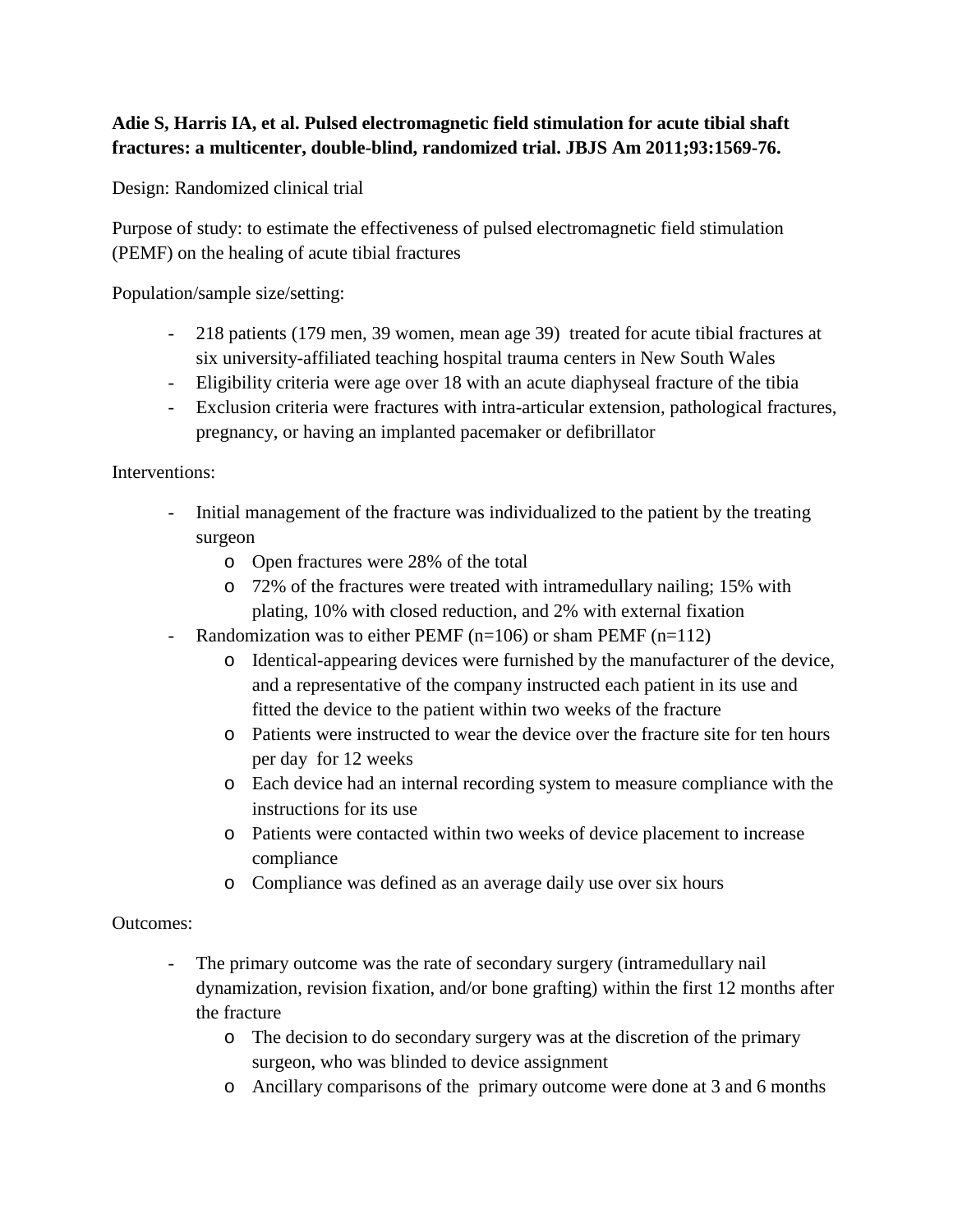- o Secondary outcomes included radiographic union within 6 months, defined as union of three of four cortices on AP and lateral films, read by blinded trauma surgeons
- o Functional outcomes at 12 months were assessed with an 80-point Lower Extremity Functional Scale, and the physical component score of the SF-36 was taken at 12 months as a measure of health status
- Average compliance was 6.2 hours per day, which was lower than anticipated, but was comparable between groups
	- o Smokers and patients with open fractures were less likely to be compliant, but patients with cans treatment were more likely to be compliant
- 16 patients in the PEMF and 15 patients in the sham group had the primary outcome of secondary surgery for delayed union or nonunion; there was no difference between the two groups at 12 months, or in the ancillary comparisons at 3 and 6 months
- Some subgroup analyses were done on the primary outcome
	- o For open and closed fractures analyzed separately, there was no difference between PEMF and sham PEMF
	- o For compliant and noncompliant patients, there was no difference between the groups
- For radiographic union at 3 and 6 months, there was no difference in rates of fracture union, but only 43% of the patients had x-rays at 3 months and 36% had them at 6 months
- The SF-36 and lower extremity functional scores also did not significantly differ between the two groups

Authors' conclusions:

- PEMF, used as an adjunct to standard care for acute tibial fractures, does not decrease the rate of secondary surgical procedures in the first twelve months after the fracture
- The subgroup analyses, which included a per-protocol analysis which would be expected to present PEMF in the best light, did not change the estimates of the lack of effect of PEMF
- Although slow recruitment meant that the initial target of 340 patients was not achieved, the study was powered to detect a clinically meaningful benefit of PEMF
	- o There was a small measured benefit of the sham PEMF over the true PEMF, and the addition of 81 randomized patients would not likely have reversed the results enough to show that PEMF provided a benefit in terms of secondary surgery
- Secondary surgery, unlike radiographic union, is a patient-important outcome
- We do not recommend PEMF to treat acute tibial shaft fractures
- For established nonunions, the effect of PEMF may differ from that of fresh fractures, which are too dissimilar to be directly comparable to nonunions